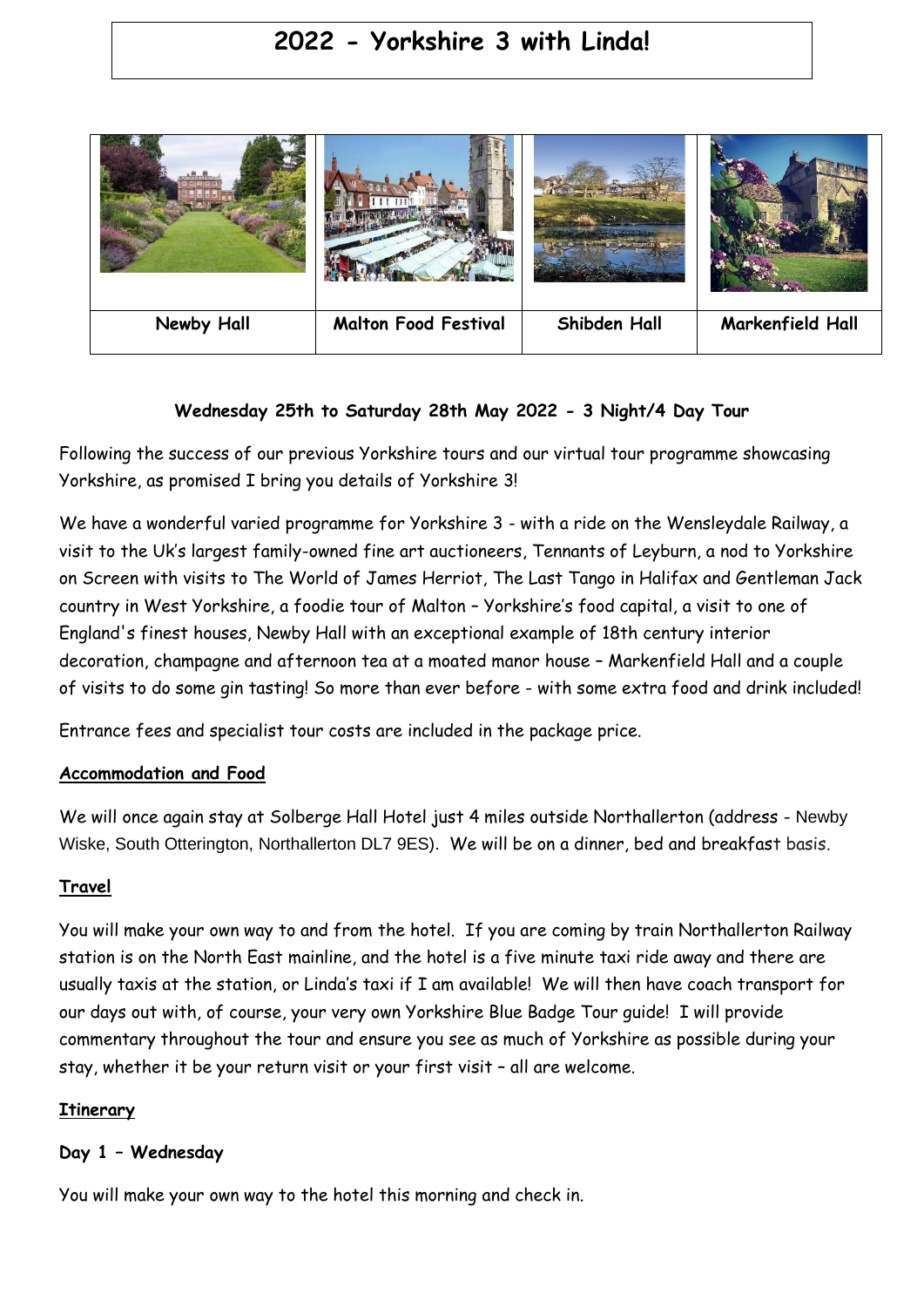Afternoon trip on the Wensleydale Railway to Leyburn where we visit Tennants Auction House, the UK's largest family-owned fine art auctioneers, for a private behind the scenes tour and talk on the history of Tennants followed by some gin tasting at Taplin and Mageean. Timings to be confirmed once we have the train times.

7.30 pm dinner in the hotel

# **Day 2 – Thursday**

Breakfast in the hotel

9.30 am Depart Hotel

9.45 am Visit the World of James Herriot. Followed by free time in Thirsk

We have all been enchanted by the new series of All Creatures Great and Small, any reservations that it would not compare favourably with the original disappearing away with each new episode! Now we get to visit where it all started!

11.15 am Depart Thirsk and head up Sutton Bank to visit the finest viewpoint in England as decreed by Alf Wight aka James Herriot!

12 noon Depart Sutton Bank for scenic touring through the Howardian Hills, an Area of Outstanding Natural Beauty to Malton

12.30 to 3.00 pm Malton Food tour, where the advice is "come hungry" for this gastronomic walking tour which enables us to taste our way around the town meeting and tasting the produce of Malton's passionate artisan producers, of course there will be some gin tasting when we visit the Rare Bird Distillery.

3.00 to 4.00 pm – free time to explore Malton

5.15 pm Arrive back at the Hotel

7.30 pm dinner in the hotel

# **Day 3 – Friday**

Breakfast in the hotel

9.30 am Depart Hotel

11.00 am Visit Shibden Hall for a free flow, self guided tour.

Shibden Hall was the home of the noted 19th century diarist Anne Lister brought to life in the TV series Gentleman Jack. The Hall dates back to around 1420, and is a distinctive half-timbered building furnished in the styles of the 17th, 18th and 19th centuries, adapted and extended throughout the centuries by the families who lived there.

12.30 pm Depart Shibden Hall to travel to Halifax

12.45 to 1.30 pm Free time in Halifax Piece Hall for lunch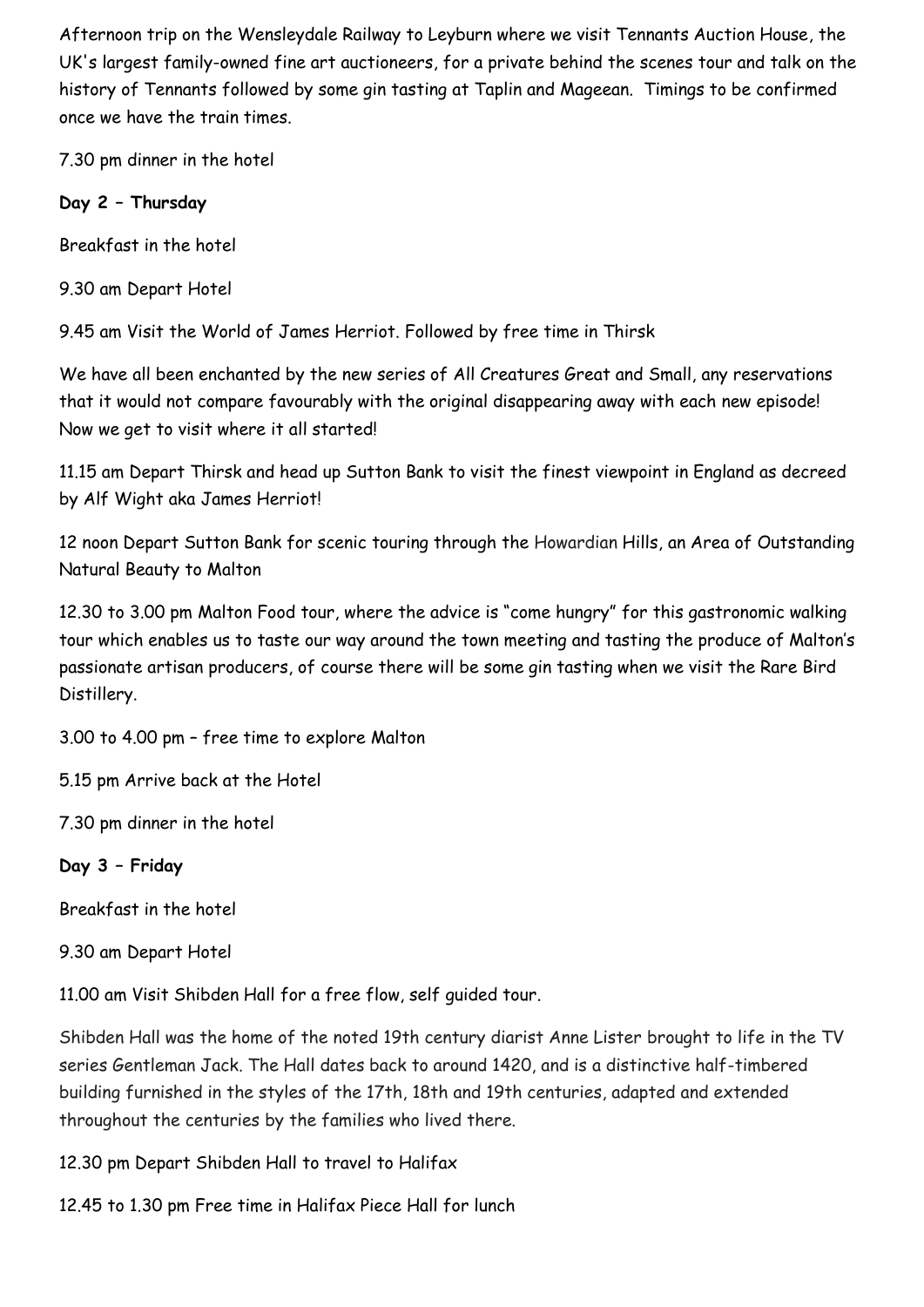1.30 to 3.00 pm – Walking tour of Halifax including the Piece Hall, The Minster, The Town Hall and a possible visit to the Wainhouse Tower (currently closed but may be reviewed).

The Piece Hall in Halifax is classed as one of the most extraordinary buildings in Britain, an architectural gem. It is a unique grade 1 listed building and Britain's last surviving cloth hall. It has had a multi million pound restoration and re-opened in 2017 with an array of independent shops, cafes and bars.

Halifax town centre was used in the filming of The Last Tango in Halifax. Halifax's ornate town hall was designed by Charles Barry, who also designed the Houses of Parliament.

3.15 pm We finish our day at Speights Gin who produce a Shibden Valley Gin range and are currently working on a gin for the Piece Hall, so a visit seemed appropriate!

4.00 pm Depart Halifax

5.15 pm Arrive back at the Hotel

7.30 pm dinner in the hotel

**Day 4 – Saturday**

Breakfast in the hotel

9.45 Depart the hotel

10.30 Visit Newby Hall and Gardens, including a 1 hour guided tour of the house. There is a restaurant at Newby Hall, so free time allowed for lunch here

Newby Hall was designed by Sir Christopher Wren, and has some of Britain's finest Robert Adam interiors and a wonderful collection of Chippendale furniture, Gobelins tapestries and classical statuary. It has 25 acres of award winning gardens with one of Europe's largest double herbaceous borders, a woodland walk and a miniature railway

1.15 pm Depart Newby Hall

1.30 to 4.30 pm Visit Markenfield Hall – including a Champagne reception on arrival and afternoon tea following our guided tour.

Markenfield Hall is an early 14th-century moated manor house. It's fortunes were entwined with those of Fountains Abbey (which we visited on Yorkshire 2) prior to the Reformation, and it acted as one of the most important centres of The Rising of the North in 1569.

We return to the hotel for around 5.00 to 5.15 pm and say our fond farewells.

# **Day Guests**

For those of you who live locally and would like to join us as 'day trippers' please complete the section below and let us know where you live so we can arrange some suitable pick up points to get you on the coach. Please note the prices quoted for the day trips do not include any entrance fees – please let us know which days you want to join us and we will calculate the entrance fees.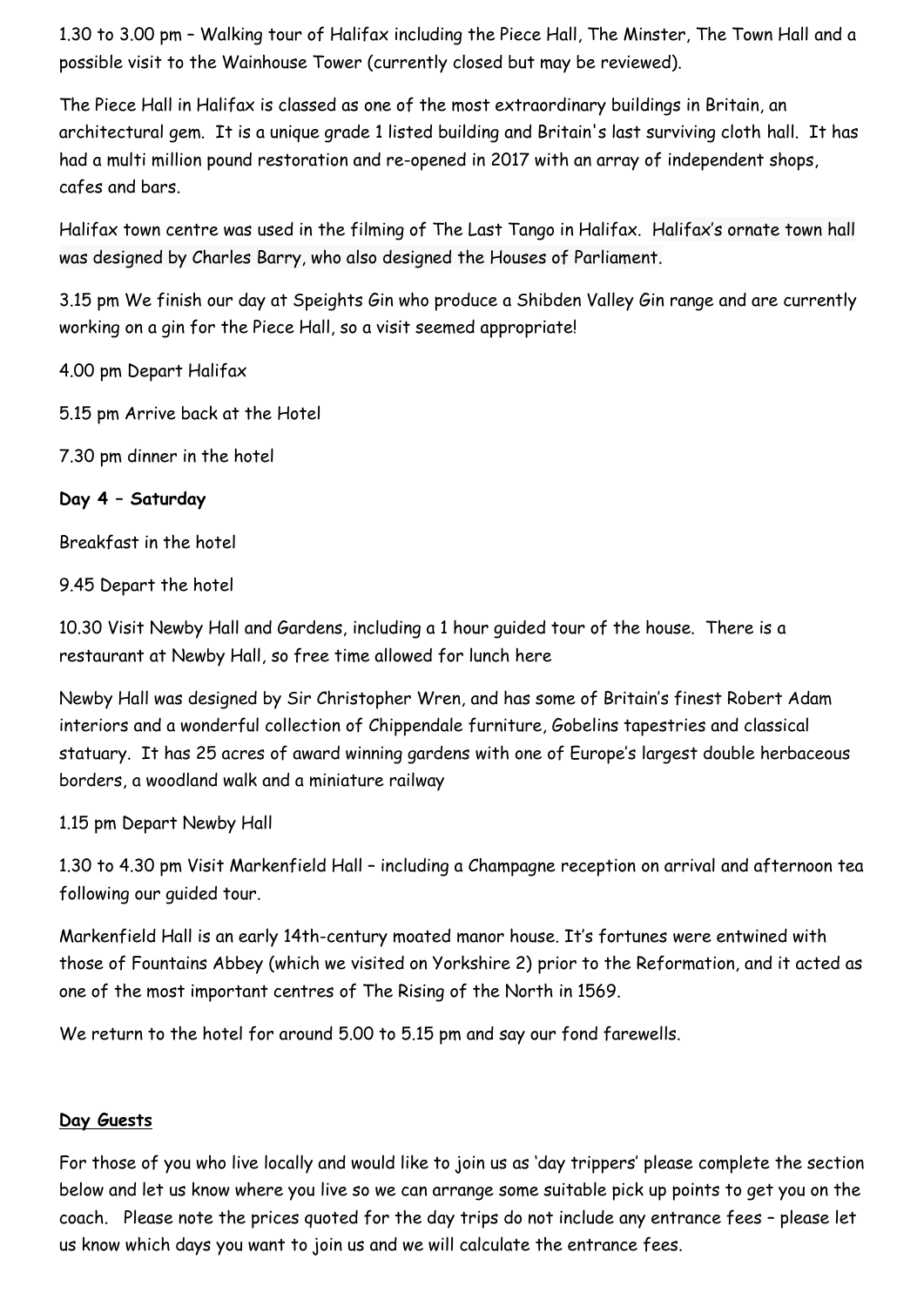Obviously the coach pick-up points will need to be en-route – sadly we won't be able to provide a full taxi service to your door!

#### **Booking**

For the tour prices please see the booking form below.

Please note payment is by cheque or bacs only. All payments are made to Unlimited Voices Travel, my company which operates my group tours.

Please refer to the terms and conditions on the Unlimited Voices Travel website or request a copy directly from us.

Please tick this box to give your consent to us using your data to keep you informed of Yorkshire news, events and tours. Please see our privacy statement on the Unlimited Voices Travel website.

Please note once we have sufficient numbers we will confirm your application to you.

**Please make sure we have confirmed your place before you book your transport.**

**In order to secure our hotel accommodation, which as you know is at a premium in the UK at the moment, the initial deadline is Monday 3rd January 2022 when we must make our first hotel bookings. After this date bookings will still be taken but we cannot guarantee bedroom availability and prices. Please therefore respond as quickly as you can, please don't wait until January if you know you can join us!**

**Please note there are only 3 twin rooms available, so for these please act EXTRA quickly!**

Please return your application forms as soon as possible to:- Yorkshire 3 with Linda, 92 Thirsk Road, Northallerton, North Yorkshire, DL6 1PL.

Wherever possible we will send all correspondence by e-mail, please supply us with an up to date email address. If however you prefer to receive things by post, please send us 2 self addressed, C5 stamped envelopes.

# **Yorkshire 3 with Linda – Booking Form**

| Lead Name      |           |  |
|----------------|-----------|--|
| Address        |           |  |
|                |           |  |
|                | Post Code |  |
|                |           |  |
| Home Phone No. | Mobile No |  |
| Email address  |           |  |

# **Wednesday 25th to Saturday 28th May 2022 - 3 Night/4 Day Tour**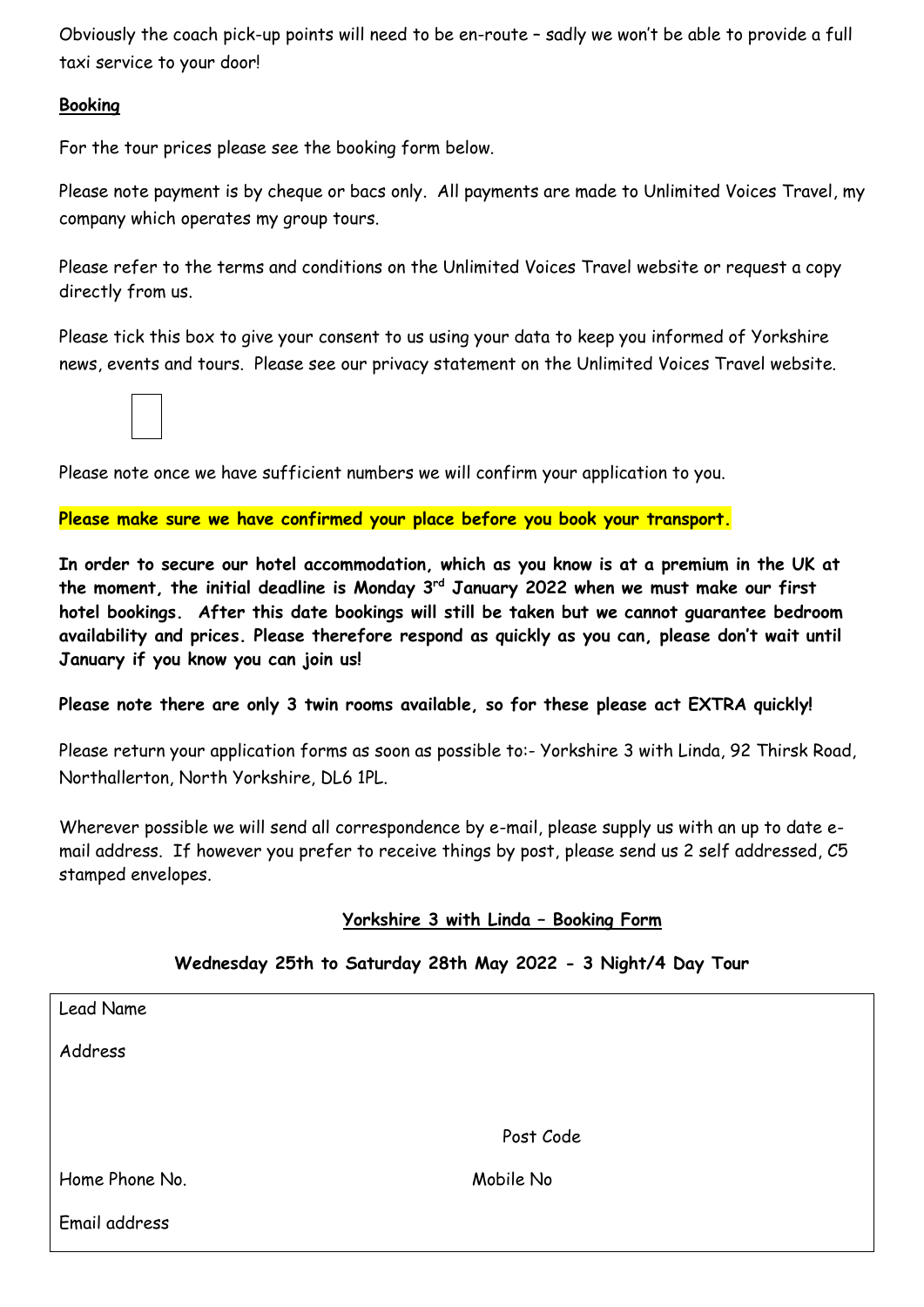**Please note that all correspondence relating to the payment for this trip will be forwarded to the lead name only as our system does not enable us to duplicate it. PLEASE THEREFORE MAKE SURE YOU PASS IT ON TO EVERYONE ON YOUR FORM. With regard to other information relating to the trip if you wish us to send it to everyone on your form please include their email address below.** 

| Individual names of all<br>participants including lead name | Age/DOB | Are you a<br><b>National Trust</b><br>Member Yes/No | <b>**E-mail address</b> |
|-------------------------------------------------------------|---------|-----------------------------------------------------|-------------------------|
|                                                             |         |                                                     |                         |
|                                                             |         |                                                     |                         |
|                                                             |         |                                                     |                         |

| Room Requirements - Please circle - | Single | Double | Twin |
|-------------------------------------|--------|--------|------|
|-------------------------------------|--------|--------|------|

| The Full Tour $-$ as per the itinerary above including dinner                                                                                                                                                  | Price Per |
|----------------------------------------------------------------------------------------------------------------------------------------------------------------------------------------------------------------|-----------|
|                                                                                                                                                                                                                | Person    |
| Single - Price per person                                                                                                                                                                                      | £770      |
| Double/Twin - Price per person                                                                                                                                                                                 | £625      |
|                                                                                                                                                                                                                |           |
| Day Trippers                                                                                                                                                                                                   |           |
| NB - this section does not apply to those people on the full tour                                                                                                                                              |           |
| Please note entrance fees for day trippers are in addition to these prices                                                                                                                                     |           |
| Wednesday Wensleydale Railway, visit to Tennants and gin tasting at Taplin and<br>Mageean - I would like to join the half day coach tour - please state where you live,<br>so we can work out coach pick-ups:- | £15       |
|                                                                                                                                                                                                                |           |
| Thursday The World of James Herriot and Malton Food Tour - I would like to join<br>the full day coach tour - please state where you live, so we can work out coach pick-<br>ups:-                              | £30       |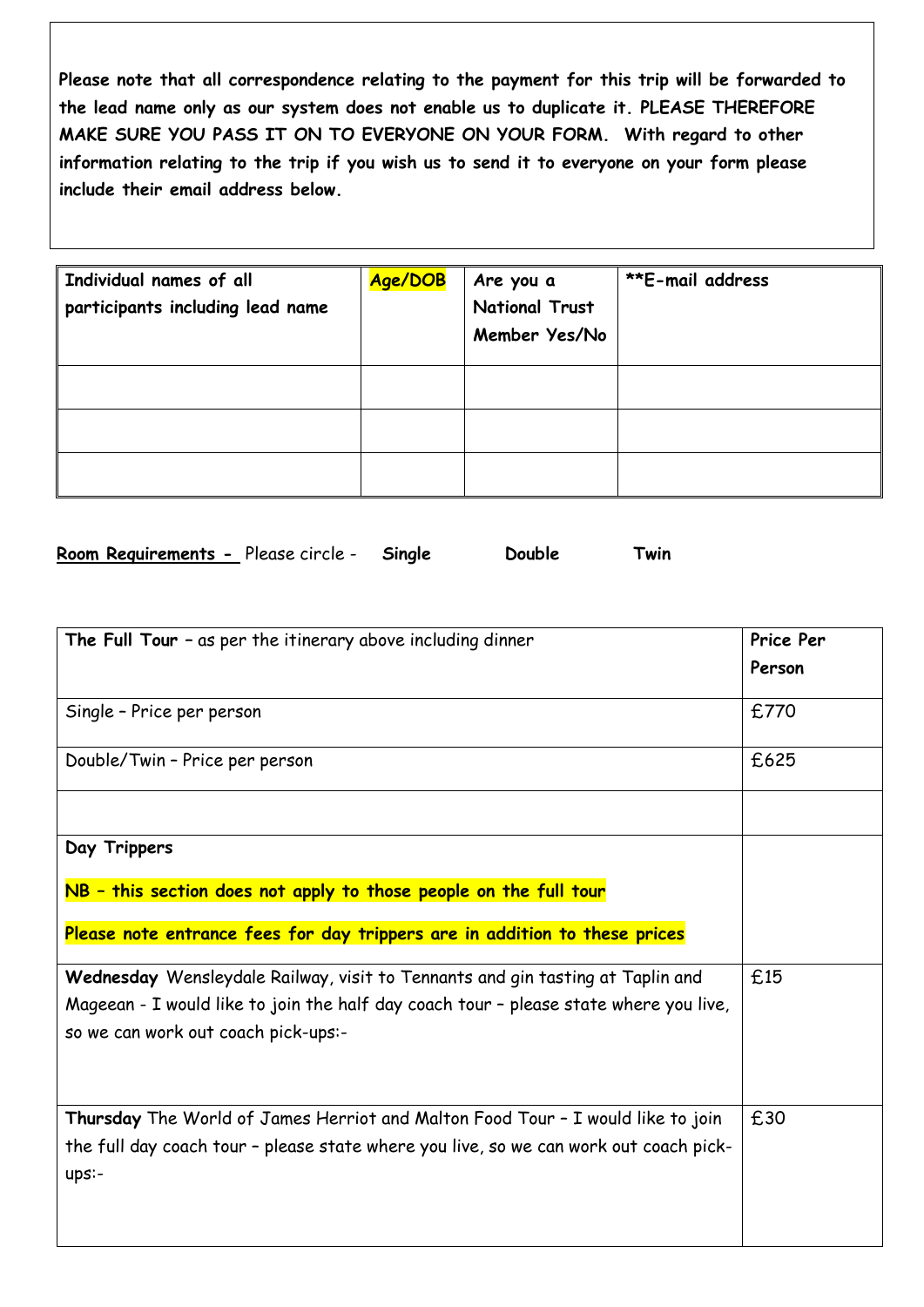| Friday Shibden Hall, Halifax Walking Tour, gin tasting at Speights Gin - I would<br>like to join the full day coach tour - please state where you live, so we can work out<br>coach pick-ups:-                                                  | £30 |
|-------------------------------------------------------------------------------------------------------------------------------------------------------------------------------------------------------------------------------------------------|-----|
| Saturday Newby Hall and Gardens, Markenfield Hall including champagne<br>reception, quided tour of the Hall, afternoon tea - I would like to join the full day<br>coach tour - please state where you live, so we can work out coach pick-ups:- | £30 |
| Special Requirements (i.e. Mobility) and dietary requirements                                                                                                                                                                                   |     |

Please note an administration fee of £25 will be applied to all changes after the initial booking and to any late payments.

# **Deposit & Balance Due**

**Deposit upon Application - £125 per person, Balance due Wednesday 23rd March 2022.**

Please note payment is by cheque or bacs only. Please make cheques payable to **Unlimited Voices Travel Ltd** or make a direct payment into our bank account, see details below. **Please note that once the trip is confirmed all monies are strictly non-refundable.**

**By applying and paying a deposit you agree to our terms and conditions which are available on our website. If you are unable to obtain access to these please request a copy directly from us.**

Please make sure you have valid travel insurance to cover this trip. Unlimited Voices Travel can take no responsibility for changes in the economic climate that might affect the services of the suppliers. Once the trip is confirmed all monies are strictly non-refundable and the full balance is due whether you or your party travels or not.

Please note that our system only allows us to generate receipts to the lead person. Please therefore help us by sending in just one payment each time an instalment is due, eg if you are sharing a twin room please just send in one deposit payment to cover both people, and the same for the final balance.

**Please return as soon as possible to: Yorkshire 3 with Linda, 92 Thirsk Road, Northallerton, North Yorkshire, DL6 1PL.**